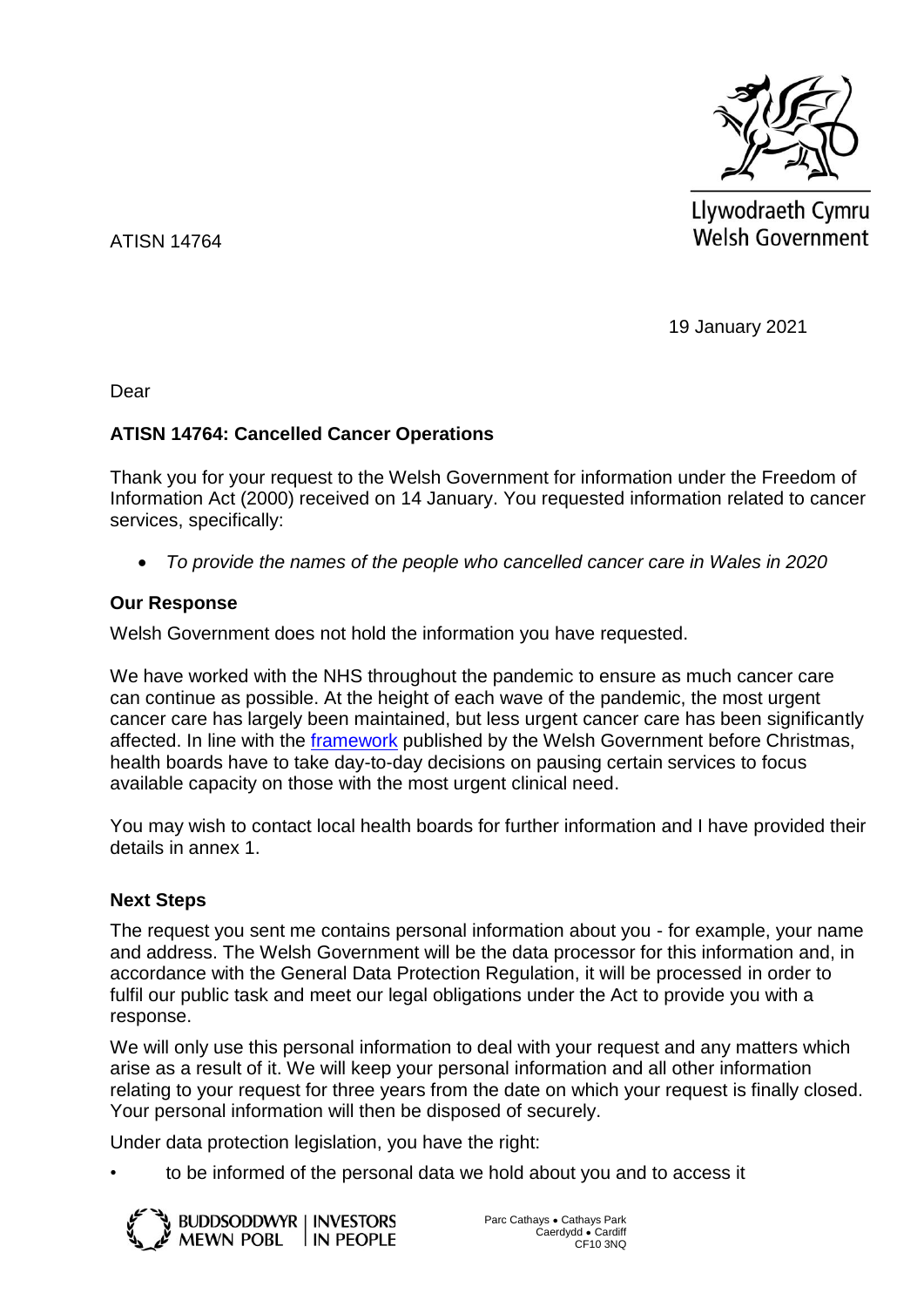- to require us to rectify inaccuracies in that data
- to (in certain circumstances) object to or restrict processing
- for (in certain circumstances) your data to be 'erased'
- to (in certain circumstances) data portability
- to lodge a complaint with the Information Commissioner's Office (ICO) who is our independent regulator for data protection

For further information about the information which the Welsh Government holds and its use, or if you wish to exercise your rights under the GDPR, please see contact details below:

Data Protection Officer Welsh Government Cathays Park CARDIFF CF10 3NQ Email: [DataProtectionOfficer@gov.wales](mailto:DataProtectionOfficer@gov.wales)

If you are dissatisfied with the Welsh Government's handling of your request, you can ask for an internal review within 40 working days of the date of this response. Requests for an internal review should be addressed to the Welsh Government's Freedom of Information Officer at:

Information Rights Unit, Welsh Government, Cathays Park, CARDIFF, CF10 3NQ Email: [Freedom.ofinformation@gov.wales](mailto:Freedom.ofinformation@gov.wales)

Please remember to quote the ATISN reference number above.

You also have the right to complain to the Information Commissioner. The Information Commissioner can be contacted at:

Information Commissioner's Office, Wycliffe House, Water Lane, Wilmslow, CHESHIRE, SK9 5AF.

However, please note that the Commissioner will not normally investigate a complaint until it has been through our own internal review process.

Yours sincerely,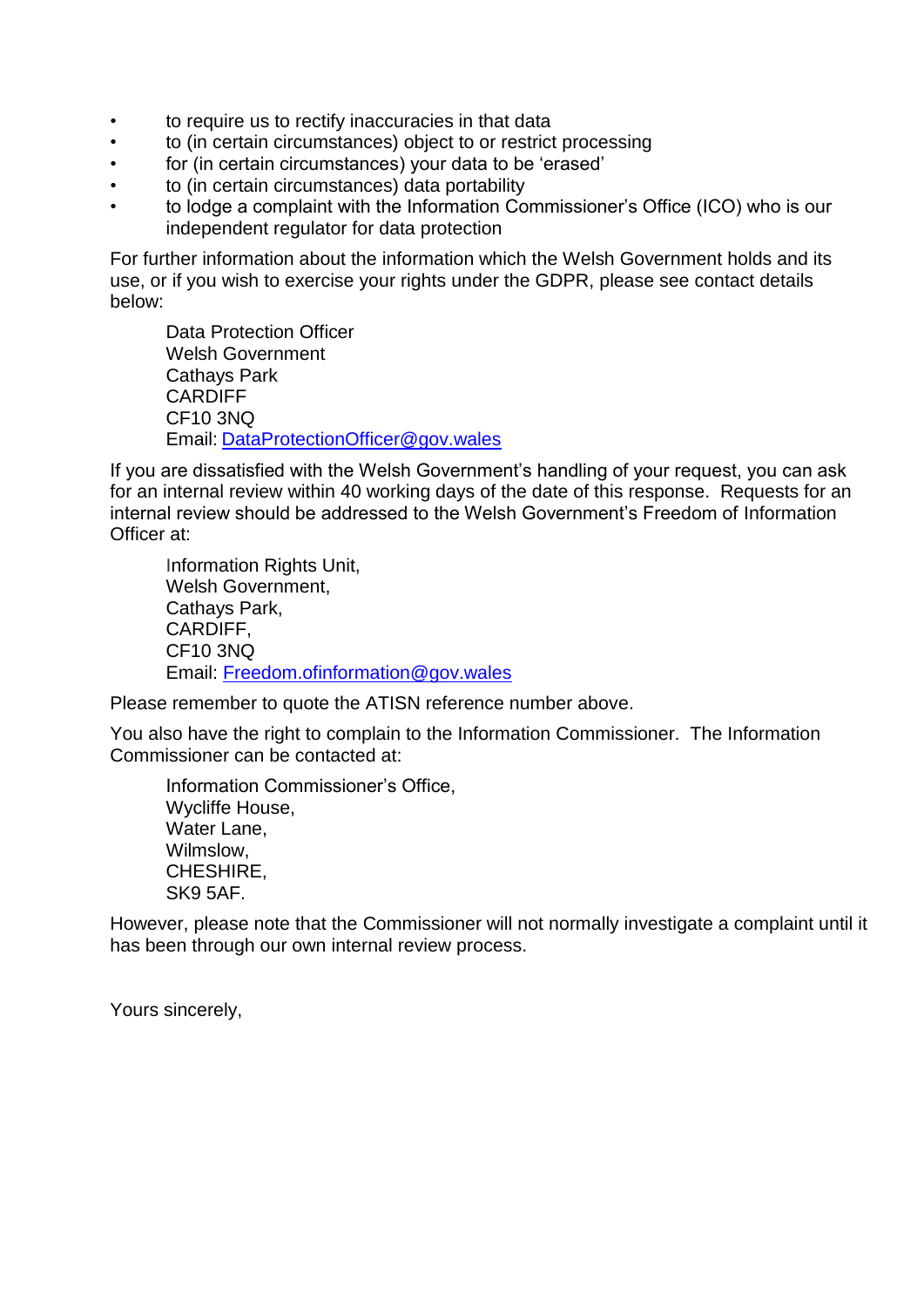# **NHS Health Boards – Freedom of Information Contacts**

## **Aneurin Bevan**

Aneurin Bevan University Health Board Headquarters, St Cadoc's Hospital Lodge Road Caerleon Newport, NP18 3XQ Email: [FOI.ABB@wales.nhs.uk](mailto:FOI.ABB@wales.nhs.uk?subject=Freedom%20of%20Information%20Request)

## **Betsi Cadwaladr**

Information Governance Department Betsi Cadwaladr University Health Board Ysbyty Glan Clwyd Sarn Lane Bodelwyddan Rhyl, LL18 5UJ Email: [bcu.foi@wales.nhs.uk](mailto:bcu.foi@wales.nhs.uk)

## **Cardiff and Vale**

Cardiff and Vale UHB Headquarters University Hospital of Wales (UHW) Heath Park Cardiff, CF14 4XW Email: CAV\_FOI.Requests@wales.nhs.uk

#### **Cwm Taf Morgannwg**

Freedom of Information Officer Cwm Taf Health Board Ynysmeurig House Navigation Park Abercynon, CF45 4SN E-mail: [freedomofinformation@wales.nhs.uk](mailto:freedomofinformation@wales.nhs.uk)

## **Hywel Dda**

The Freedom of Information Officer Hywel Dda University Health Board Corporate Offices Ystwyth Building St David's Park Job's Well Road Carmarthen, SA31 3BB Email: [FOI.HywelDda@wales.nhs.uk](mailto:FOI.HywelDda@wales.nhs.uk)

#### **Powys Teaching Health Board**

Information Governance Team Quality & Safety Unit Training Department, Bronllys Hospital **Bronllys** Brecon Powys, LD3 0LS